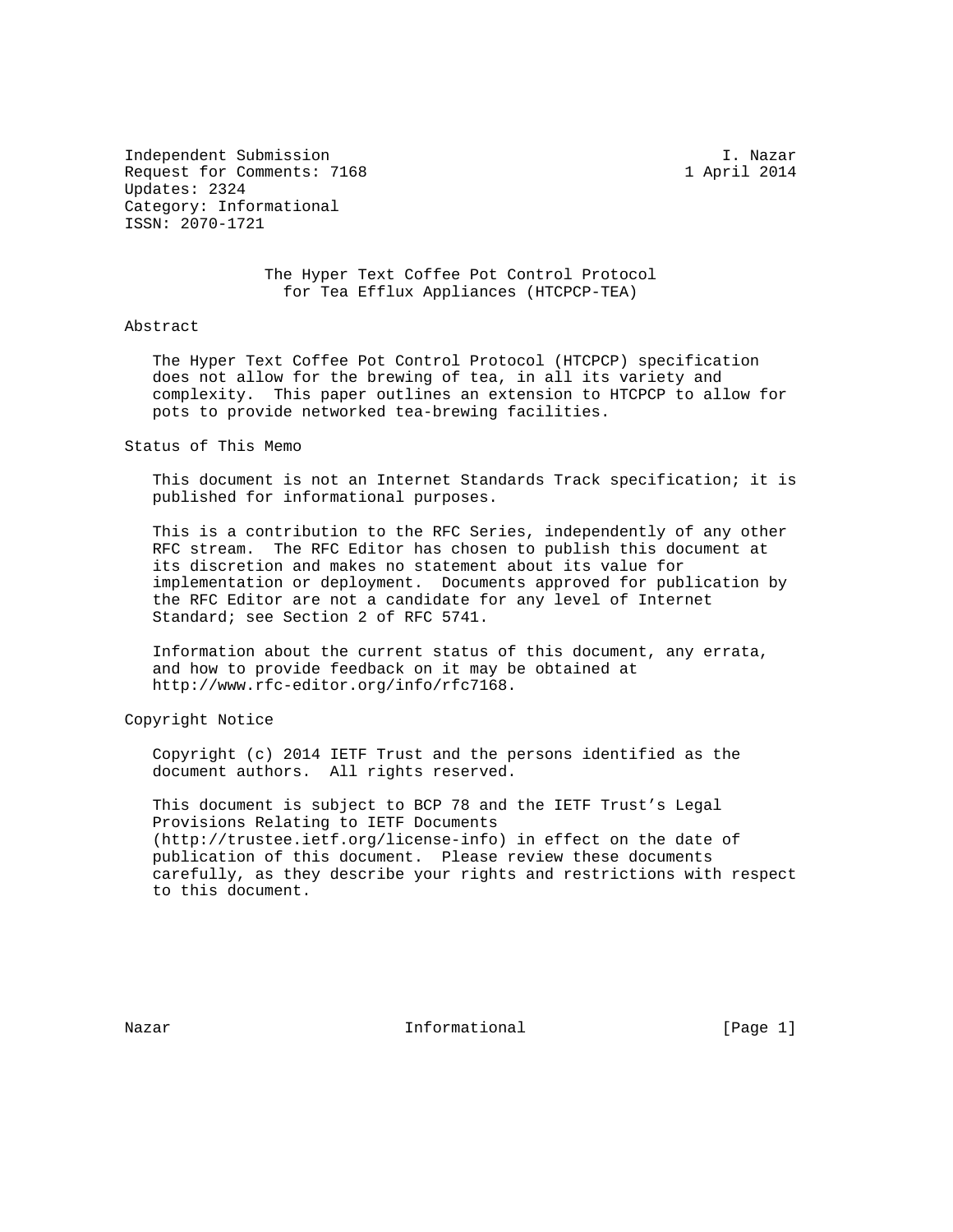Table of Contents

| 2. HTCPCP-TEA Protocol Additions                                                                                                                                                                                                                |   |
|-------------------------------------------------------------------------------------------------------------------------------------------------------------------------------------------------------------------------------------------------|---|
|                                                                                                                                                                                                                                                 |   |
|                                                                                                                                                                                                                                                 |   |
| 2.1.2. Variety-Specific URIs                                                                                                                                                                                                                    |   |
|                                                                                                                                                                                                                                                 | 4 |
| 2.2.1. The Accept-Additions Header Field                                                                                                                                                                                                        |   |
|                                                                                                                                                                                                                                                 | 5 |
| 2.3.1. 300 Multiple Options                                                                                                                                                                                                                     | 5 |
|                                                                                                                                                                                                                                                 | 5 |
|                                                                                                                                                                                                                                                 | 5 |
| 3. The "message/teapot" Media Type                                                                                                                                                                                                              | 6 |
| Environmental Considerations                                                                                                                                                                                                                    | 6 |
| 5.                                                                                                                                                                                                                                              | 6 |
| 6.                                                                                                                                                                                                                                              |   |
| 7. References<br>and the contract of the contract of the contract of the contract of the contract of the contract of the contract of the contract of the contract of the contract of the contract of the contract of the contract of the contra |   |
| Normative References                                                                                                                                                                                                                            |   |
|                                                                                                                                                                                                                                                 |   |

# 1. Introduction

 As noted in the Hyper Text Coffee Pot Control Protocol [HTCPCP], coffee is renowned worldwide as an artfully brewed caffeinated beverage, but coffee shares this quality with many other varied preparations based on the filtration of plant material. Foremost, among these are the category of brews based on the straining of water through prepared leaves from a tea tree: the lineage and history of the tea genus will not be recounted as part of this paper, but evidence shows that the production of tea existed many thousands of years ago.

 The deficiency of HTCPCP in addressing the networked production of such a venerable beverage as tea is noteworthy: indeed, the only provision given for networked teapots is that they not respond to requests for the production of coffee, which, while eminently reasonable, does not allow for communication with the teapot for its intended purpose.

 This paper specifies an extension to HTCPCP to allow communication with networked tea production devices and teapots. The additions to the protocol specified herein permit the requests and responses necessary to control all devices capable of making, arguably, the most popular caffeinated hot beverage.

Nazar **Informational Informational** [Page 2]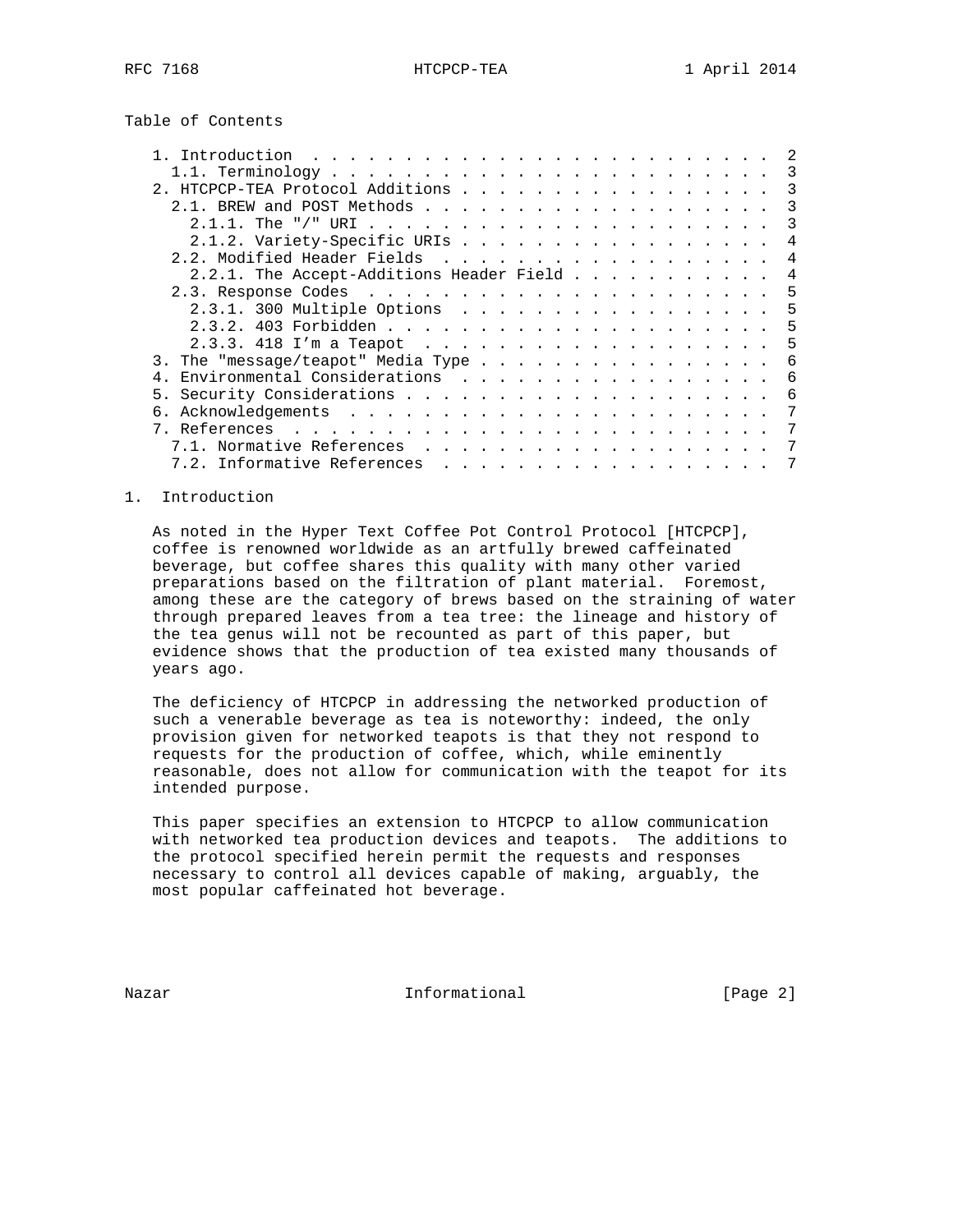# 1.1. Terminology

 The key words "MUST", "MUST NOT", "REQUIRED", "SHALL", "SHALL NOT", "SHOULD", "SHOULD NOT", "RECOMMENDED", "MAY", and "OPTIONAL" in this document are to be interpreted as described in RFC 2119 [KEYWORDS].

#### 2. HTCPCP-TEA Protocol Additions

 The TEA extension to HTCPCP adapts the operation of certain HTCPCP methods.

2.1. BREW and POST Methods

 Control of a TEA-capable pot is performed, as described in the base HTCPCP specification, through the sending of BREW requests. POST requests are treated equivalently, but they remain deprecated. Tea production differs from coffee, however, in that a choice of teas is often provided for client selection before the tea is brewed. To this end, a TEA-capable pot that receives a BREW message of content type "message/teapot" MUST respond in accordance with the URI requested, as below.

2.1.1. The "/" URI

 For the URI "/", brewing will not commence. Instead, an Alternates header as defined in RFC 2295 [RFC2295] MUST be sent, with the available tea bags and/or leaf varieties as entries. An example of such a response is as follows:

| Alternates: $\{ "/darjeeling" \{ type message/teapot] \},$    |
|---------------------------------------------------------------|
| ${\lceil "/earth-grey" \lceil (type message/teapot] \rceil},$ |
| ${ " /peppermint" { type message /teapot } }$                 |

 The following example demonstrates the possibility of interoperability of a TEA-capable pot that also complies with the base HTCPCP specification:

| Alternates: $\{ " \, / \, " \, \{ type message / \text{coffeepot} \} \}$ , |
|----------------------------------------------------------------------------|
| {"/pot-0/darjeeling" {type message/teapot}},                               |
| ${''/pot-0/earl-grey" {type message/teapot}}$ ,                            |
| ${''/pot-1/peppermint" {type message/teapot}}$                             |

 TEA-capable HTCPCP clients MUST check the contents of the Alternates header returned by a BREW request, and provide a specific URI for subsequent requests of the "message/teapot" type.

Nazar **Informational Informational** [Page 3]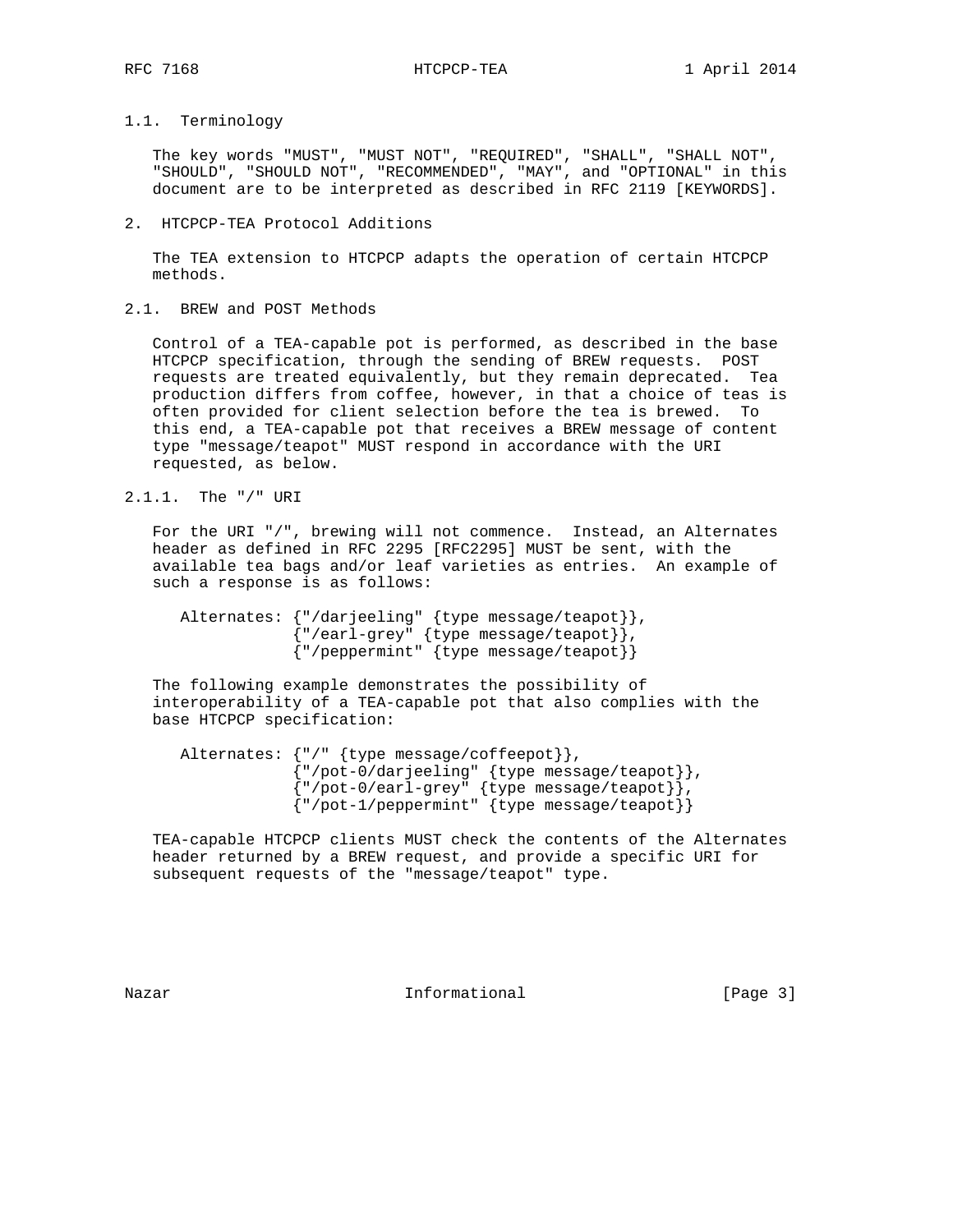A request to the "/" URI with a Content-Type header of "message/coffeepot" SHOULD also be responded to with an Alternates header in the above format, to allow TEA-capable clients the opportunity to present the selection of teas to the user if inferior caffeinated beverages have initially been requested.

# 2.1.2. Variety-Specific URIs

 TEA-capable pots follow the base HTCPCP specification when presented with a BREW request for a specific variety of tea. Pots SHOULD follow the recommendations for brewing strength given by each variety, and stop brewing when this strength is reached; it is suggested that the strength be measured by detection of the opacity of the beverage currently under brew by the pot.

 TEA-capable clients SHOULD indicate the end of brewing by sending a BREW request with an entity body containing "stop"; the pot MAY continue brewing beyond the recommended strength until this is received. If the "stop" request is not sent by the client, this may result in a state inversion in the proportion of tea to water in the brewing pot, which may be reported by some pots as a negative strength.

 If a BREW command with an entity body containing "stop" is received before the recommended strength is achieved, the pot MUST abort brewing and serve the resultant beverage at lesser strength. Finding the preferred strength of beverage when using this override is a function of the time between the TEA-capable pot receiving a "start" request and the subsequent "stop". Clients SHOULD be prepared to make multiple attempts to reach the preferred strength.

2.2. Modified Header Fields

 HTCPCP-TEA modifies the definition of one header field from the base HTCPCP specification.

2.2.1. The Accept-Additions Header Field

 It has been observed that some users of blended teas have an occasional preference for teas brewed as an emulsion of cane sugar with hints of water. To allow for this circumstance, the Accept- Additions header field defined in the base HTCPCP specification is updated to allow the following options:

Nazar **Informational Informational** [Page 4]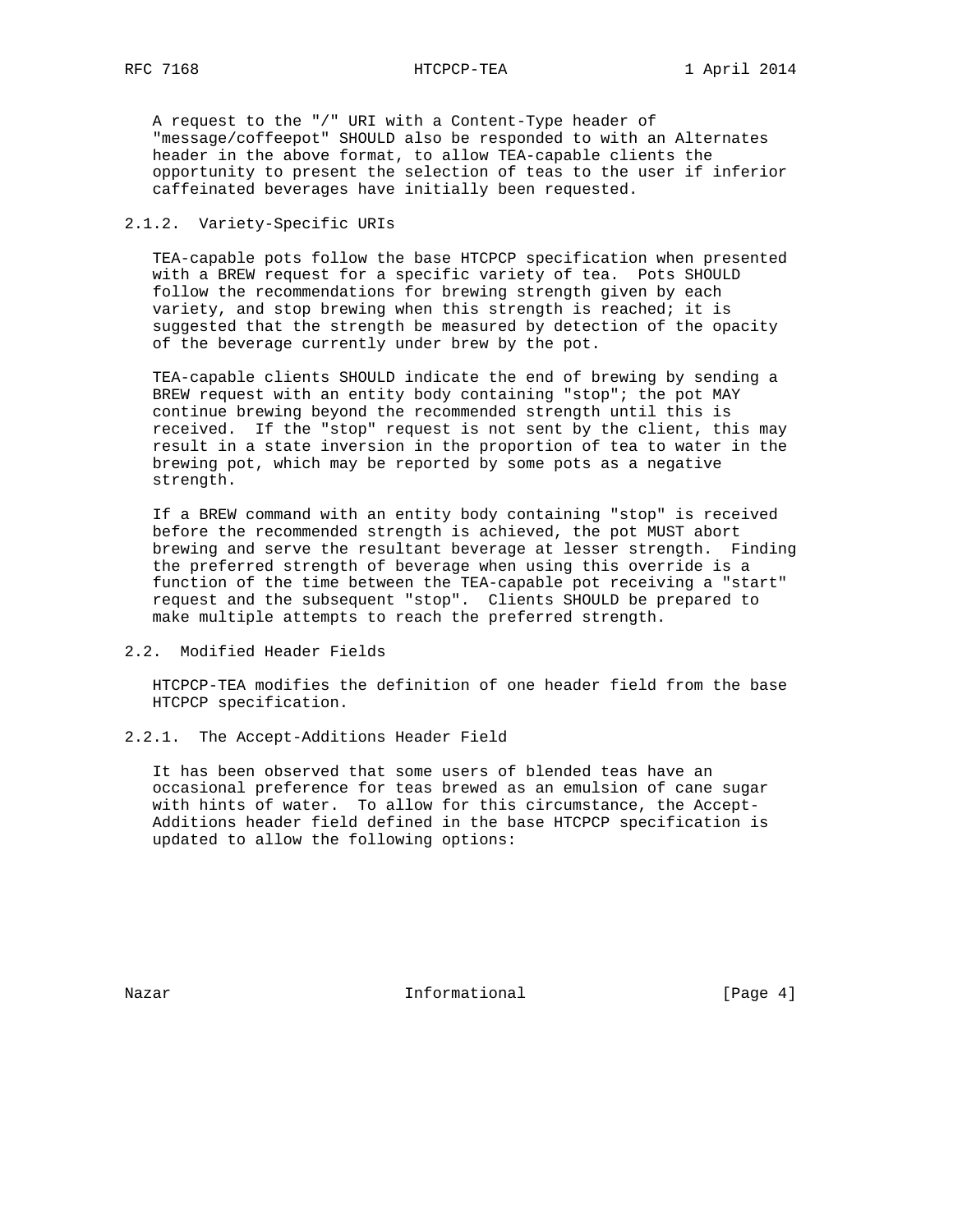| addition-type | " * "            |           |          |  |
|---------------|------------------|-----------|----------|--|
|               | milk-type        |           |          |  |
|               | syrup-type       |           |          |  |
|               | sweetener-type   |           |          |  |
|               | spice-type       |           |          |  |
|               | alcohol-type     |           |          |  |
|               | sugar-type       |           |          |  |
|               | *( ";" parameter |           |          |  |
| sugar-type    | "Sugar"          | "Xylitol" | "Stevia" |  |

 Implementers should be aware that excessive use of the Sugar addition may cause the BREW request to exceed the segment size allowed by the transport layer, causing fragmentation and a delay in brewing.

# 2.3. Response Codes

 HTCPCP-TEA makes use of normal HTTP error codes and those defined in the base HTCPCP specification.

# 2.3.1. 300 Multiple Options

 A BREW request to the "/" URI, as defined in Section 2.1.1, will return an Alternates header indicating the URIs of the available varieties of tea to brew. It is RECOMMENDED that this response be served with a status code of 300, to indicate that brewing has not commenced and further options must be chosen by the client.

#### 2.3.2. 403 Forbidden

 Services that implement the Accept-Additions header field MAY return a 403 status code for a BREW request of a given variety of tea, if the service deems the combination of additions requested to be contrary to the sensibilities of a consensus of drinkers regarding the variety in question.

 A method of garnering and collating consensus indicators of the most viable combinations of additions for each variety to be served is outside the scope of this document.

## 2.3.3. 418 I'm a Teapot

 TEA-capable pots that are not provisioned to brew coffee may return either a status code of 503, indicating temporary unavailability of coffee, or a code of 418 as defined in the base HTCPCP specification to denote a more permanent indication that the pot is a teapot.

Nazar **Informational Informational** [Page 5]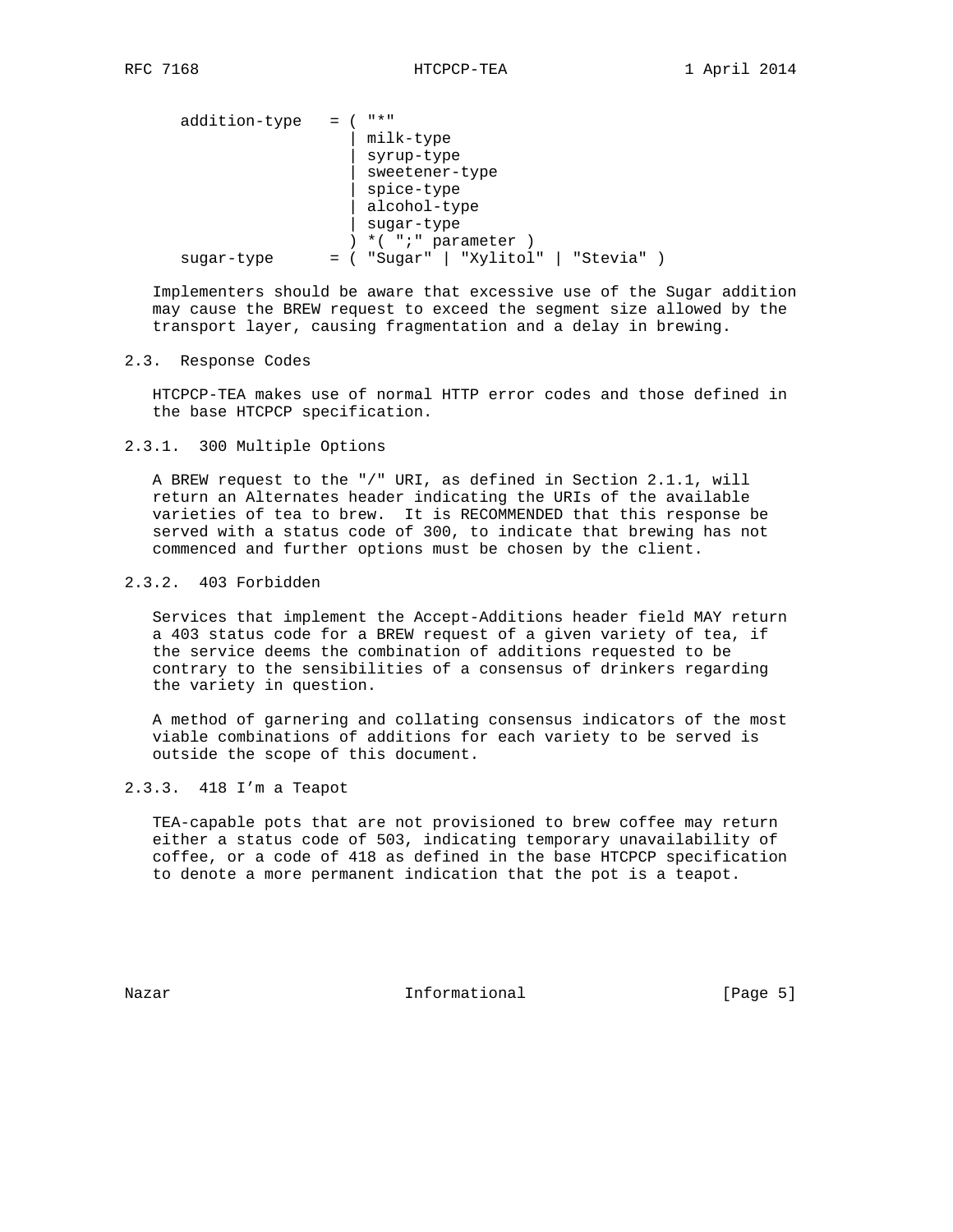3. The "message/teapot" Media Type

 To distinguish messages destined for TEA-capable HTCPCP services from pots compliant with the base HTCPCP specification, a new MIME media type is defined by this document. The Content-Type header of a POST or BREW request sent to a TEA-capable pot MUST be "message/teapot" if tea is to be requested.

4. Environmental Considerations

 As noted in Section 2.1, a BREW request with a Content-Type header field of "message/teapot" to a TEA-capable pot will result in an Alternates header being sent with the response, and a pot will not be brewed. However, if the BREW request has a Content-Type of "message/coffeepot", and the pot is capable of brewing coffee, the service's behavior will fall back to the base HTCPCP specification and a pot will be brewed.

 If the entity returned by the server when brewing commences contains a TEA-compliant Alternates header indicating "message/coffeepot" and the client does not want coffee, the client SHOULD then send a BREW request with an entity body containing "stop". This will result in wasted coffee; whether this is regarded as a bad thing is user defined.

 Such waste can be prevented by TEA-capable clients, by first requesting a BREW of type "message/teapot" and then allowing selection of an available beverage.

5. Security Considerations

 As with the base HTCPCP specification, most TEA-capable pots are expected to heat water through the use of electric elements, and as such will not be in proximity to fire. Therefore, no firewalls are necessary for communication with these pots to proceed.

 This extension does support communication with fired pots, however, which may require heat retention and control policies. Care should be taken so that coal-fired pots and electrically heated kettles are not connected to the same network, to prevent pots from referring to any kettles on the network as darkened or otherwise smoke driven.

Nazar **Informational Informational** [Page 6]